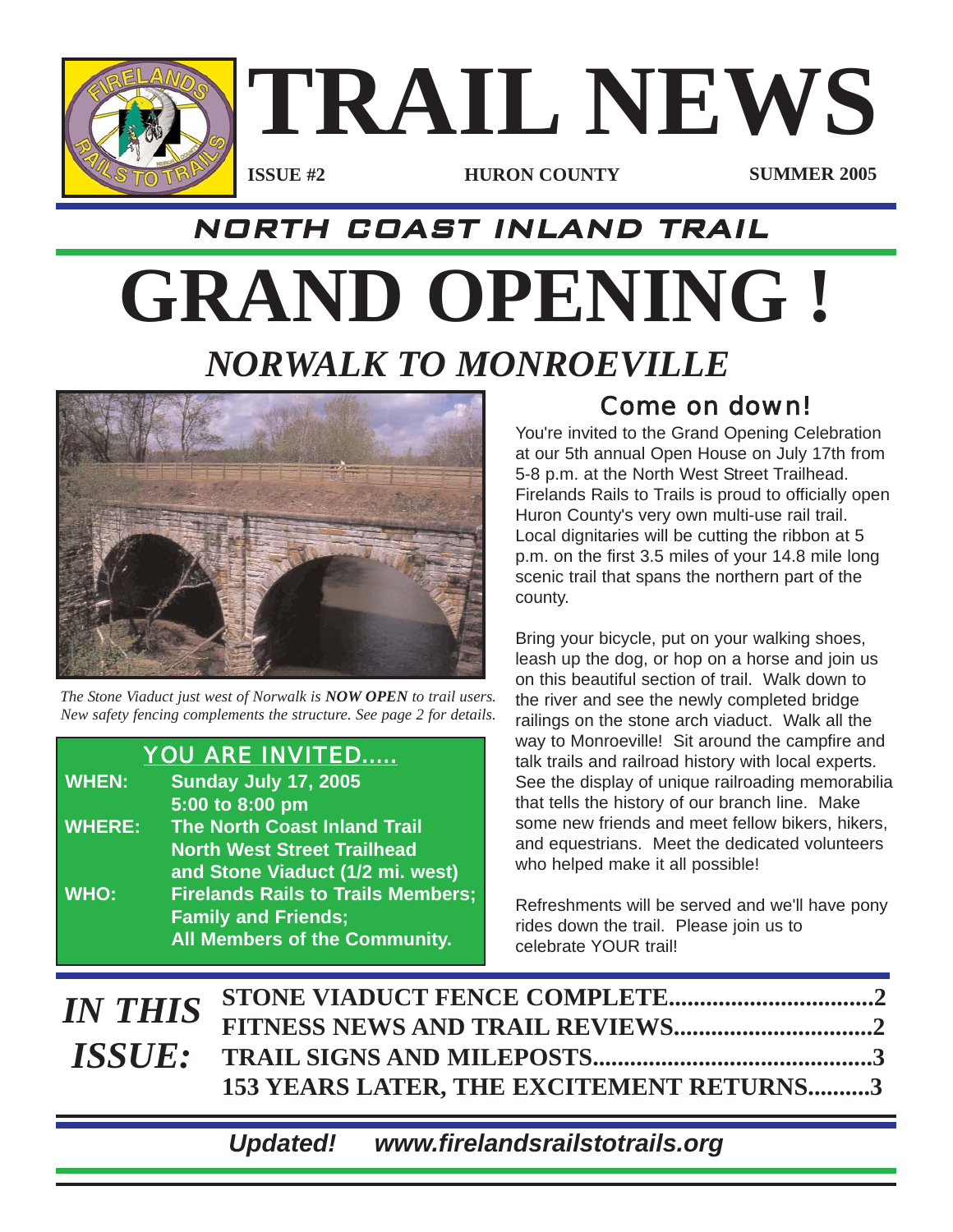# **NEW FENCING ON THE OLD VIADUCT**

Fifteen volunteers spent most of two days on April 30 and May 1, 2005 constructing safety fences on the Stone Viaduct just west of Norwalk. They drilled holes, set posts, and attached boards to create two 56-inch high fences 162 feet long. All materials were purchased from the proceeds of memberships and donations from individuals, families, organizations, and businesses in the North Central Ohio area. Members of FRTTI donated all of the labor for the project. Major equipment donations were from Rich Libbee and Austin Power Equipment.



*This group of volunteers can put up lumber faster than they can take trees down. Everyone pictured played an important role.* 

# **HEALTH AND FITNESS NEWS** by Michele Skinn

#### **Physical Activity: A Key Element of Good Health**

National Trails Day is June 4, 2005 and this year's theme is "Take the Path to a Healthier You" which promotes trail use as an opportunity for physical activity. Trails provide opportunities for members of the community to increase their physical activity in a safe, comfortable environment. The evidence is more convincing than ever that people of all ages who

are generally not active can significantly improve their health through physical activity. Physical Activity can provide the following benefits:

- Help control weight and high blood pressure
- Reduce risk for type 2 diabetes, heart attack, and colon cancer
- Reduce symptoms of depression and anxiety
- Reduce arthritis pain and disability and help prevent osteoporosis and falls

Trails provide a fun place to be active. People who are seeking ways to become more active often overlook the opportunities that trails offer. Trails can be found everywhere, from national and state parks to urban areas. They provide a wide variety of ways to be physically active and have fun.

The North Coast Inland Trail under construction here in Huron County provides the perfect venue for walking, jogging, running, hiking, bicycling and horseback riding.

#### *Tips to Being More Active*

Overcoming common stumbling blocks to physical activity can help you make physical activity a regular part of your life: *Not enough time?* Start by doing 10 minutes of physical activity a day and gradually work your way up to 30 minutes.

Choose activities that require minimal time, such as walking, jogging, or biking.

*Can't get motivated?* Plan ahead. Make physical activity a regular part of your schedule. Invite a friend to exercise with you regularly. Join a group, such as a hiking or walking club.

*No place to be active?* Try the Huron County section of the North Coast Inland Trail that starts at North West Street, near the railroad tracks, and enjoy the beauty of nature while you walk. *No athletic skills?* Choose physical activities such as walking that require no new skills.

You don't need to be athletic to exercise.

#### *How Much Is Enough?*

Physical activity does not need to be hard to provide benefits. Adults should get at least 30 minutes of moderate intensity physical activity (such as brisk walking) on five or more days per week, according to recommendations from the Centers for Disease Control and Prevention (CDC) and the American College of Sports Medicine.

*I look forward to seeing you on the Trail! -Michele Skinn*

**Firelands Rails to Trails recently completed an in-depth and detailed evalution of the trail. The study went as follows:** *Trail volunteer, leaning on a shovel at the North West Street Trailhead:* "So what do you think of the trail?" *Kid on a bike, just in from Monroeville:* "IT'S GREAT!!!" **TRAIL**

> *For the first time ever, it is now possible to ride a bike from Monroeville to Norwalk free of vehicle traffic while enjoying some of the best scenery in the county.*



**REVIEW**

### **2** NORTH COAST INLAND TRAIL



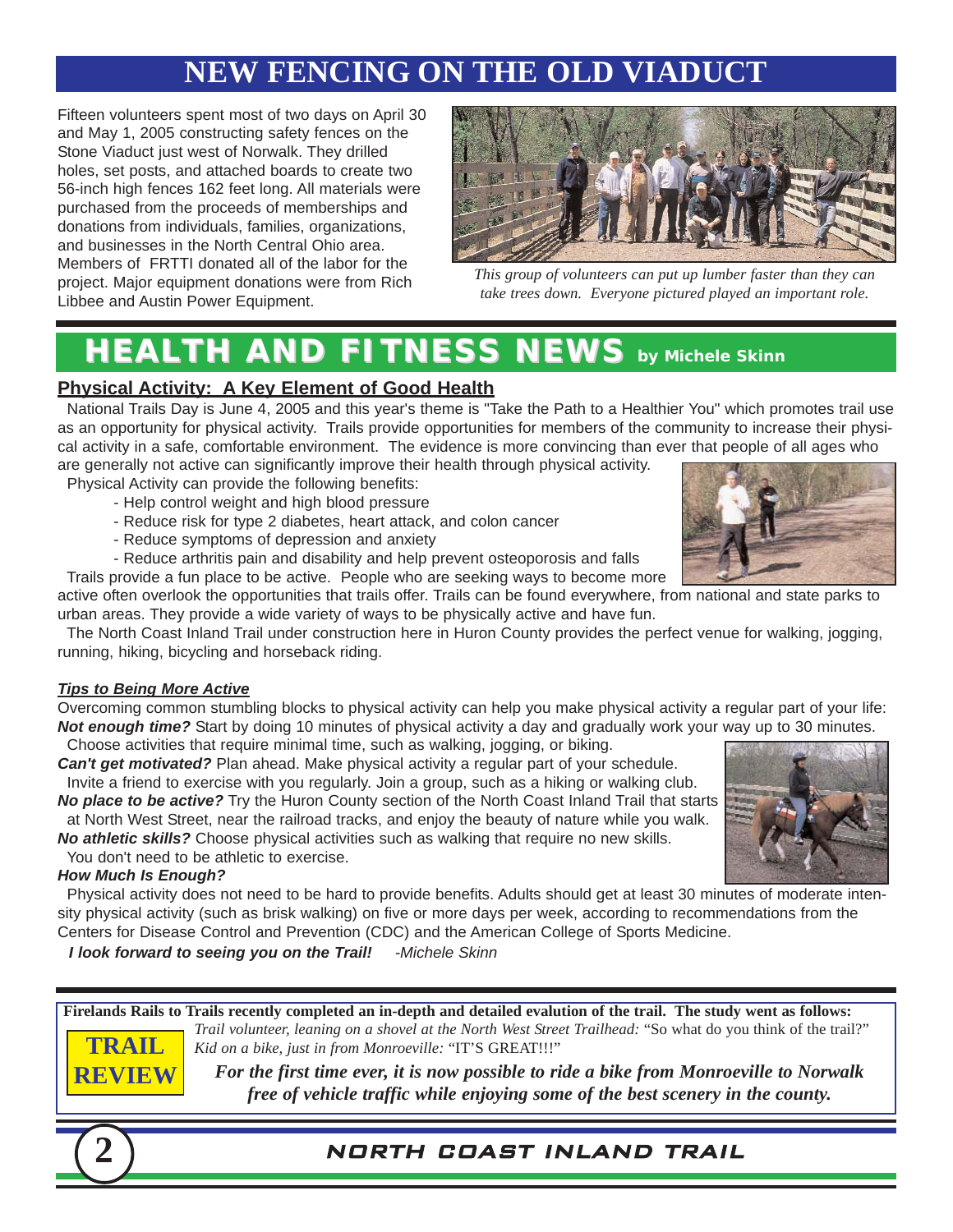# **HANDCRAFTED TRAIL SIGNS AND MILEPOSTS**



*Stan Bernhardt and Lee Early set mile marker "0.5" near the stone viaduct. Rich Libbee routed each number by hand.*

**Eight volunteers spent a Sunday morning installing mileposts along the trail west of Norwalk. The wood mileposts were hand made by trail group member Rich Libbee and painted by Stan Bernhardt. The posts are placed every half-mile and will provide reference points for walkers, runners, and bikers along the trail. The mileposts are placed near the exact locations of the original mileposts of the predecessor railroads.**

**The volunteers also placed an authentic railroad historical sign along the trail. Volunteer Fritz Kuenzel restored and painted the former New York Central Railroad Yard Limits sign which is now visible to trail users as they enter Norwalk from the west. The steel sign stands nearly twelve feet tall and weighs several hundred pounds. In railroad days, the sign notified train crews of both the entrance to Norwalk and the limit of the railroad yards.**

**The sign not only looks impressive, but is also somewhat functional, and serves as a reminder of what the line looked like when trains rolled through here.**



*Fritz Kuenzel, Doug Jaqua, and Gordon Oney check final alignment of the Yard Limits sign. Fritz restored the sign to near original condition.*

**Improvements were also made at the trailhead parking lot.**



# *PRESERVING OUR* **RAILROAD HERITAGE**

#### **Our Rail Road.**

**We learn by a friend just in from Toledo, that about 1,600 tons of iron for our road has already reached that point,** *{from England!. -Ed.}* **and that it is being laid down at the rate of about one mile per day. We also learn that a second Locomotive has been landed at Cleveland, together with a quantity of iron; so that, in a very short time, the laying of the rail will commence at the eastern end also. This looks very much like getting the "Switch" finished in advance of the** *main line,* **by way of Elyria, terminating at Ohio City.**

*Norwalk Experiment* Newspaper, Norwalk, July 27, 1852 *Fritz Kuenzel Collection*



*Locomotives of TN&C Railroad successor Lake Shore & Michigan Southern at the Norwalk Roundhouse in the 1870's. Bob Lorenz Collection*



*Cleveland & Toledo (T.N.&C. Successor)Train at the Monroeville Depot in the 1860's. Phil Moberg Collection*

#### **T.N. & C. Railroad.**

**At the present writing, (2 o'clock P.M. on Saturday the 18th inst.,) a train of cars, attached to the Locomotive "Toledo" has just arrived from the east, freighted with ties for the above mentioned road. The track-layers have passed on west and will reach the Huron River, about a mile west of the village, with the iron, probably on Tuesday next. This will leave a gap of only about three miles unfinished. The time has arrived that has been so fondly anticipated by us. We have to-day, (Saturday,) for the first time, had a view, from our office window of the "Iron Horse," as he snorted and pranced along through the town. We feel somewhat excited and a good deal like shouting, and though alone, we believe we will give three cheers. So "here goes."** *Hurrah!*  **HURRAH!! HURRAH!!! for the Toledo, Norwalk and Cleveland Railroad and the indomitable energy with which it has been pushed to its present state of forwardness.**

**P.S. The first regular train passed over the road from Toledo to Monroeville and back, on Monday, (yesterday) carrying 150 passengers each way.**

*Huron Reflector* Newspaper, Norwalk, November 18, 1852 *Fritz Kuenzel Collection*